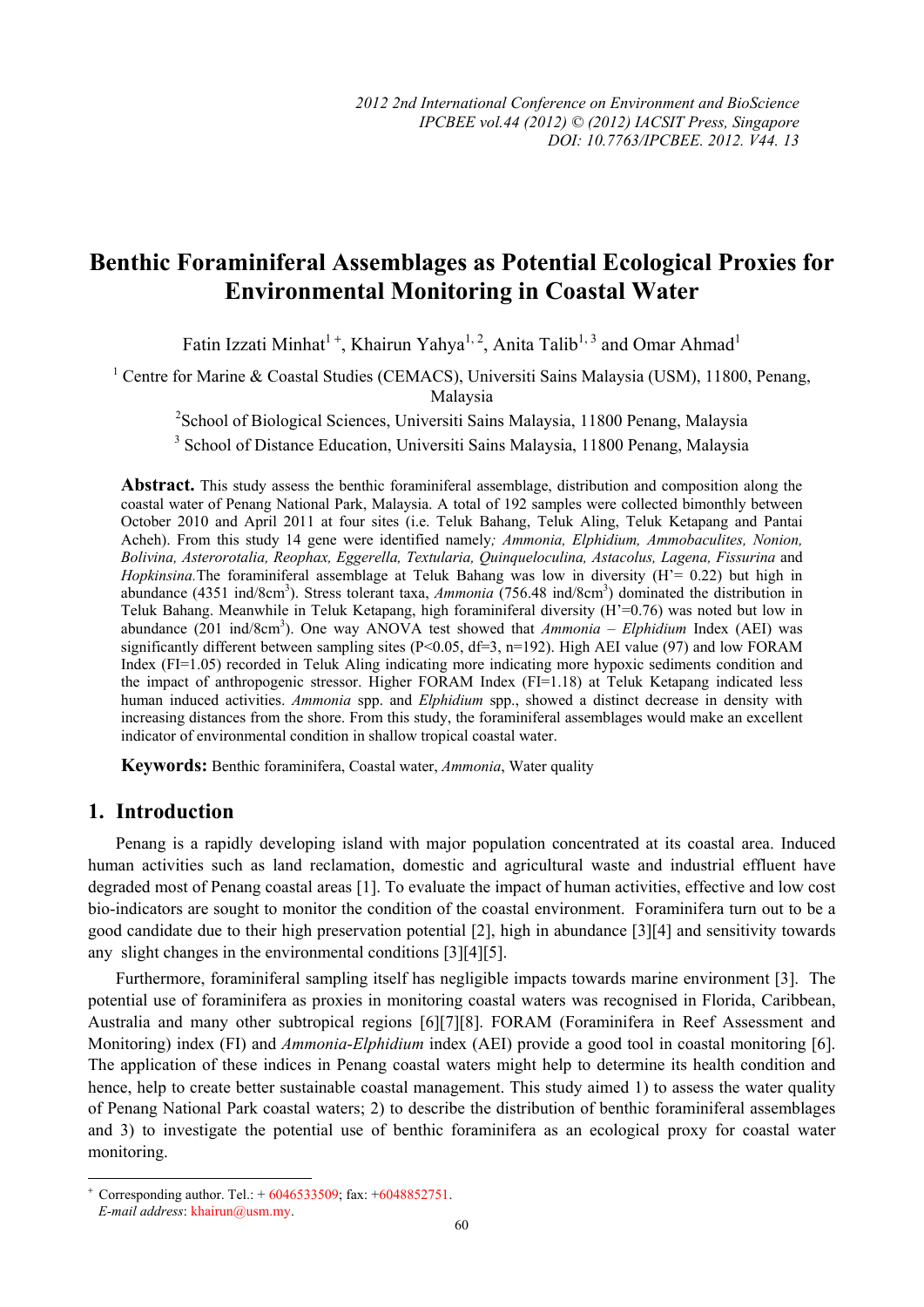# **2. Material and Methods**

### **2.1. Study Area**

Samples collections were carried out in the vicinity along Penang National Park coastal water of Penang Island (Figure 1). Four sites were chosen based on the degree of human activities. Teluk Bahang a fishing village. Teluk Aling, is where the Centre for Marine and Coastal Studies (CEMACS) is located. Teluk Ketapang acts as a reference site due to less human activities. Pantai Acheh is situated closer to mangrove ecosystem where intrusion of freshwater occurs at the mouth of Pinang River.



Fig. 1: Map of Malaysia and sampling sites in Penang Island

### **2.2. Samples Collection**

Samples were collected (bimonthly) in October 2010, December 2010, February 2011 and April 2011. Sediment samples were obtained from six stations which were distributed along a transect in the subtidal zone at every 200 m intervals, extending up to 1200 m offshore. Bulk sediments were obtained using a Ponar grab from a small vessel, and these were then sub-sampled immediately on board using a hand corer with 5cm inner diameter to give a sample of 200 ml volume. The sub-samples collected were transferred into 250 ml pre-labelled containers and immediately fixed with 4% formalin to minimise Foraminifera test degradation [9]. *In-situ* bottom environmental parameters measured at every station were salinity (ppt), temperature  $({}^{0}C)$ , dissolved oxygen (mg/L) and pH. Water samples for nutrient determination were collected at the bottom layer using a water sampler and immediately stored in an ice chest to minimize microbial activities.

### **2.3. Samples Analysis**

In the laboratory, two sub-samples of  $8 \text{ cm}^3$  from the sediment containing Foraminifera were taken randomly from each 200 ml preserved sample. The subsamples were wet-sieved using 1000 µm and 63 µm sieves. The residue on 63 um sieve was then carefully transferred into a 10 ml counting chamber using distilled water [10]. Counting and sorting were completed with the aid of dissecting microscope. A micropipette was used to pick up wet specimens and place them in 10 ml pre-labelled vials containing 70% ethanol solution for preservation purposes. Sample identification was based on references by Sen Gupta (2003), Loeblich &Tappan (1998) and Cushman [5][11][12]. Selected samples were dried and sent for Scanning Electron Microscopy. For micronutrients (nitrite, nitrate, ammonium and orthophosphate) and total suspended solids determination, the water samples collected were analysed based on Strickland and Parsons, 1972 [17]. Foraminiferal assemblages, diversity indices, FORAM Index (FI) [8] and the *Ammonia* – *Elphidium* Index (AEI) [5] were determined for each sediment sample collected.

# **3. Results**

#### **3.1. Physical and Chemical Parameters**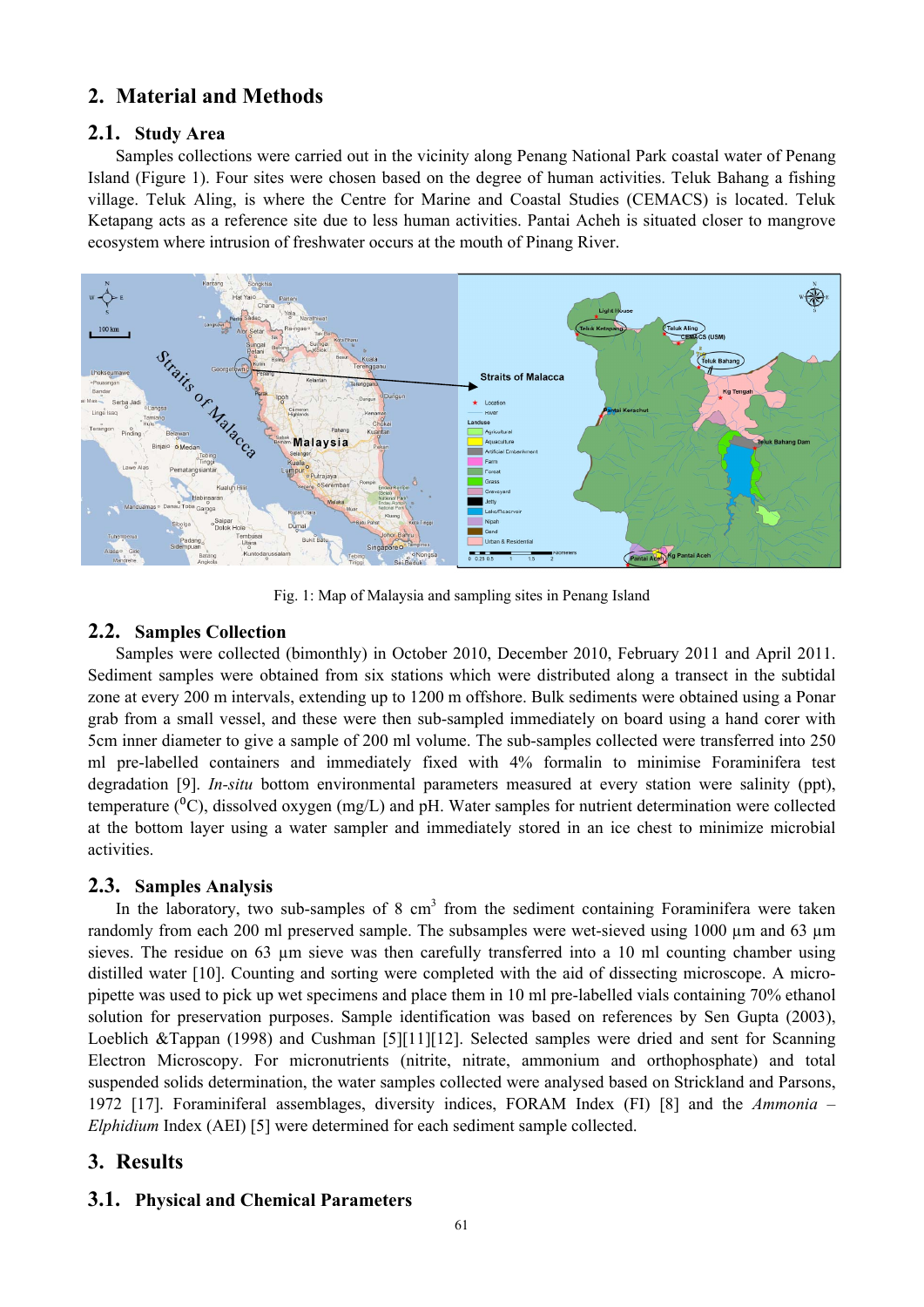Results indicated that the environmental data and micronutrient concentration varied temporally but not spatially. There were no significant differences between distances and sites except for salinity ( $p<0.05$ , ANOVA). However, there were significant different ( $p<0.05$ , df =3, n = 192) between months for measurement on temperature, salinity, dissolved oxygen, pH, nitrite, nitrate, ammonia, orthophosphate and total suspended solid.

#### **3.2. Foraminiferal Distribution and Species Composition**

A total of 14 benthic Foraminifera genera were identified in this study. The benthic foraminiferal assemblage was found to be dominated mostly by *Ammonia*(91%), followed by *Elphidium*(3%) and Ammobaculites(1%). Teluk Bahang showed high in mean abundance of Foraminifera (4453 indv/8cm<sup>3</sup>) followed by Teluk Aling  $(3537 \text{ indu/8cm}^3)$  and Pantai Acheh  $(996 \text{ indu/8cm}^3)$ . Low mean abundance of Foraminifera was recorded at Teluk Ketapang (191 indv/8cm<sup>3</sup>) (Figure 2). Low Foraminifera diversity (H=0.27) was recorded at Teluk Bahang with existence of high dominance in stress-tolerant taxa i.e. *Ammonia*(94.56%), *Elphidium*(1.99%), *Ammobaculites*(1.76%) and *Bolivina*(0.03%) (Table 1). Foraminifera seems to be more diverse (H=0.33) in Teluk Aling whereby 97% comprises of stress-tolerant taxa. Teluk Ketapang was characterized with highest diversity (H=0.81) and less composition of stress-tolerant taxa (75%). Samples from Pantai Acheh showed high diversity index (H=0.73) with 91% dominated by stresstolerant taxa (Table 1). At 200 m distance from the edge of the lowest mean tide, density *Ammonia* and  $Elphidium$  were 1064 indv/8cm<sup>3</sup> and 30 indv/8cm<sup>3</sup> respectively. However, as the distance approached 1200 m away from the shore, the density of *Ammonia* (49.5 indv/8cm<sup>3</sup>) and *Elphidium* (7 indv/8cm<sup>3</sup>) decrease drastically.

| Genus                                   | Functional | Relative abundance $(\% )$ |             |                  |              |
|-----------------------------------------|------------|----------------------------|-------------|------------------|--------------|
|                                         | Groups     | Teluk Bahang               | Teluk Aling | Teluk Ketapang   | Pantai Acheh |
| Ammonia                                 | <b>ST</b>  | 94.56                      | 92.94       | 69.77            | 79.89        |
| Elphidium                               | <b>ST</b>  | 1.99                       | 2.91        | 1.75             | 8.56         |
| <i>Ammobaculites</i>                    | <b>ST</b>  | 1.76                       | 1.61        | 1.83             | 1.07         |
| <b>Nonion</b>                           | <b>ST</b>  | $\theta$                   | 0.01        | 0.51             | 1.30         |
| <b>Bolivina</b>                         | <b>ST</b>  | 0.03                       | 0.01        | 0.74             | 0.74         |
| Asterorotalia                           | <b>ST</b>  | $\theta$                   | $\Omega$    | 0.37             | 0.05         |
| Reophax                                 | AG         | 0.09                       | 0.48        | 16.48            | 0.73         |
| Eggerella                               | AG         | $\theta$                   | $\theta$    | $\boldsymbol{0}$ | 0.40         |
| Textularia                              | AG         | 0.14                       | 0.22        | 6.76             | 0.73         |
| Quinqueloculina                         | <b>OSM</b> | $\boldsymbol{0}$           | 1.02        | 0.37             | 1.19         |
| <i>Astacolus</i>                        | <b>OSM</b> | 1.26                       | 0.47        | 0.44             | 2.04         |
| Lagena                                  | <b>OSM</b> | $\mathbf{0}$               | $\theta$    | $\boldsymbol{0}$ | 0.56         |
| Fissurina                               | <b>OSM</b> | $\boldsymbol{0}$           | 0.07        | $\boldsymbol{0}$ | 0.37         |
| Hopkinsina                              | <b>OSM</b> | $\boldsymbol{0}$           | $\theta$    | $\theta$         | 0.12         |
| Mean abundance (indv/8cm <sup>3</sup> ) |            | 4453                       | 3537        | 191              | 996          |
| Shannon-wiener diversity index<br>(H)   |            | 0.27                       | 0.33        | 0.81             | 0.73         |
| Evenness index (J)                      |            | 0.17                       | 0.15        | 0.39             | 0.32         |
| Dominance index (D)                     |            | 0.83                       | 0.85        | 0.61             | 0.68         |
| FORAM index (FI)                        |            | 1.10                       | 1.07        | 1.27             | 1.14         |
| Ammonia-Elphidium index (AEI)           |            | 95                         | 97          | 78               | 86           |

Table 1: Average relative abundance, functional groups, diversity index (H), evenness index (J), dominance index (D), FORAM index (FI) and *Ammonia-Elphidium* index (AEI). ST- stress-tolerant; AG- agglutinated; OSM- other smaller miliolids

# **4. Discussion**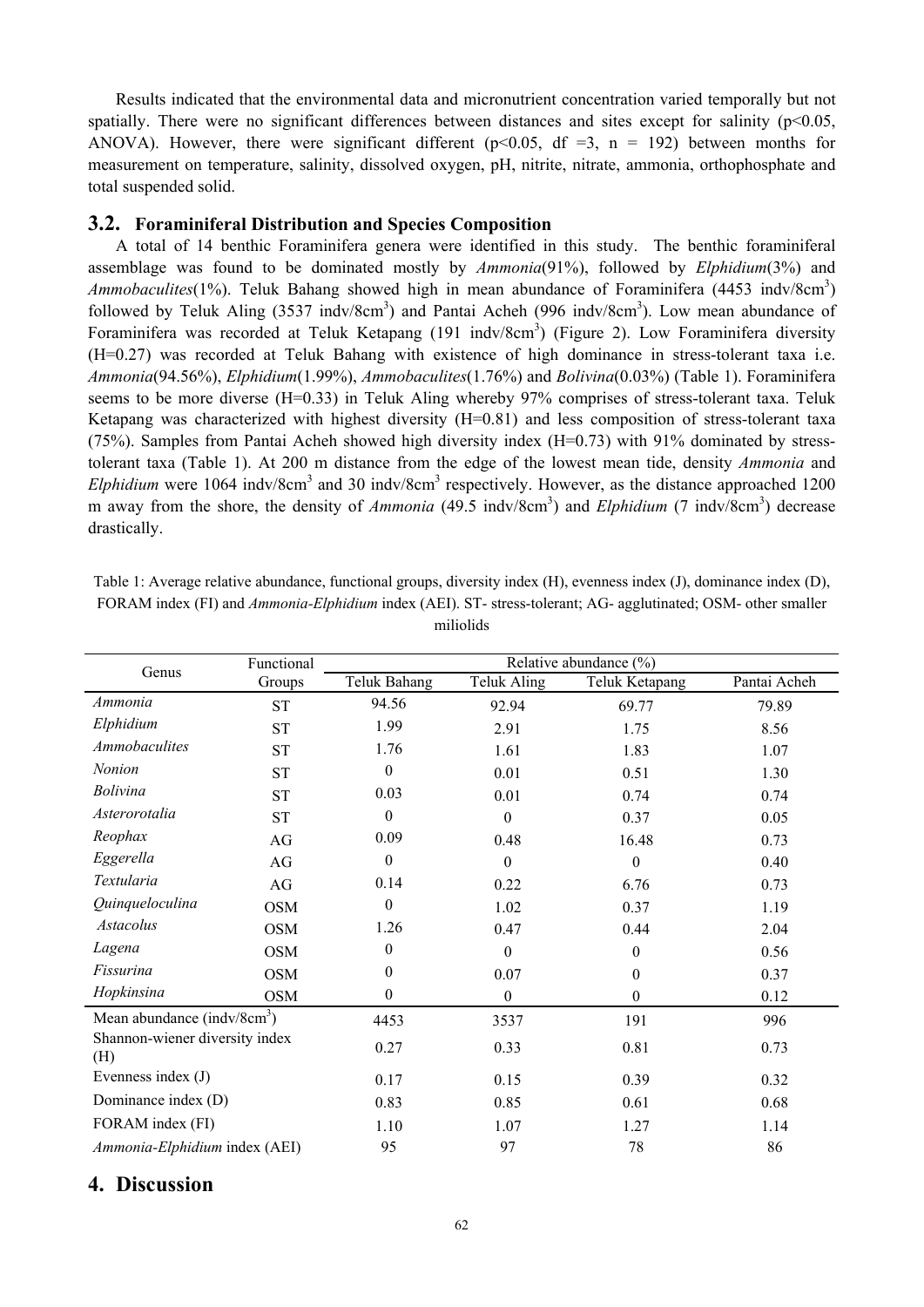The environmental data (temperature, salinity, pH, and dissolved oxygen) showed no significant different between sites and distance due to the shallowness of the coastal water (i.e. <10 m), which results in better nutrient mixing throughout the sampling stations. Slight variations in temperature, salinity, dissolved oxygen, pH, nitrite, nitrate, ammonia, orthophosphate and total suspended solid readings at different months can be due to the occurrence of two tropical monsoons which affect West Peninsular Malaysia [13]. Foraminifera species composition showed variations between sampling sites. From all the analysed samples, Teluk Bahang was least diverse (H=0.27) but high in mean abundance (4453 indv/8cm<sup>3</sup>), similar to study by Narayan & Pandolfi () [15]. High dominance (98%) of stress-tolerant taxa results in low mean FORAM Index (FI =1.10) which indicates stressed and unfavourable condition. Meanwhile, high *Ammonia*-*Elphidium* Index (AEI) = 95 in Teluk Bahang reflect the hypoxia influence on bottom sediment. Teluk Aling species assemblage was characterized with dominant stress-tolerant taxa, low mean FI (1.07) and high AEI =  $97$ which indicates the presences of anthropogenic stressor as well as hypoxic environment. Teluk Ketapang foraminiferal assemblage was high in diversity (H=0.81) but considerably low in mean abundance (191 indv/8cm<sup>3</sup>). Due to less dominance of stress tolerant taxa and increase relative abundance of agglutinated taxa, the FI value (FI= 1.27) in Teluk Ketapang is somewhat higher. Lower AEI value (AEI=78) was also recorded in Teluk Ketapang indicates irregular hypoxia condition [5][6]. The foraminiferal assemblages in Pantai Acheh were predominated by *Ammonia* (79.89%) and *Elphidium* (8.56%) which indicates typical adjacent estuarine settings [15]. The freshwater discharge and adjacent mangrove ecosystem might influence foraminiferal assemblages in Pantai Acheh. *Ammonia* is an established and consistent indicator of low salinity and hypoxic environment in marine pollution monitoring [2][4][6][15]. Several studies showed similar results of high *Ammonia* assemblages in coastal area under the influence of anthropogenic stressor [4][16]. Therefore, the predominance of *Ammonia* in Teluk Bahang could be associated with the presence of anthropogenic stressor especially at area closer to shore. Since physical parameters do not affect Foraminifera distribution, high in organic matter and nutrients originated from human induced activities such as nearby floating cage culture could be the possible factor that allows stress tolerant taxa (*Ammonia*, *Elphidium* and *Ammobaculite*) to thrive better in the environment.

# **5. Conclusion.**

There were no significant different between water quality parameters (nitrite, nitrate, ammonia & orthophosphate) between sampling site. Foraminiferal assemblages differed between sites. Stress-tolerant taxa seem to dominate the foraminiferal assemblages especially in Teluk Bahang and Teluk Aling. Based on foraminiferal assemblage, Teluk Bahang and Teluk Aling are subject to high anthropogenic stressor and exposure to hypoxic condition. Foraminiferal assemblage together with other environmental parameters would make an excellent tool in monitoring the tropical coastal water of North West Penang Island.

# **6. Acknowledgements**

This study was funded by the Research University Grant of Universiti Sains Malaysia (PPANTAI/1001/815052). We thank CEMACS staffs for helping in sample and data collection.

#### **7. References**

- [1] Koh, H. L., E. P. Lim, & H. L. Lee, 1997. Impact modelling of sewage discharge from Georgetown of Penang, Malaysia on coastal water quality. *Environmental Monitoring and Assessment*, **44**:199-209.
- [2] Bousi, C., F. Frontalini, S. Da Pelo, A. Cherchi, R. Coccioni & C. Bucci, 2010. Foraminifera Proxies for Environmental Monitoring in the Polluted Lagoon of Santa Gilla (Cagliari, Italy). *Present Environment and Sustainable Development*, **4**: 91-103.
- [3] Carnahan, E. A., 2005. Foraminiferal assemblages as bioindicators of potentially toxic elements in Biscayne Bay, Florida. Thesis and Dissertation. University of South Florida.
- [4] Alve E., 1995. Benthic Foraminiferal Responses to Estuarine Pollution: A Review. *Journal of Foraminiferal Research*, **25(3)**: 190-203.
- [5] Sen Gupta, B. K., 2003. Modern Foraminifera. Kluwer Academic Publishers. New York, Boston, Dordrecht,